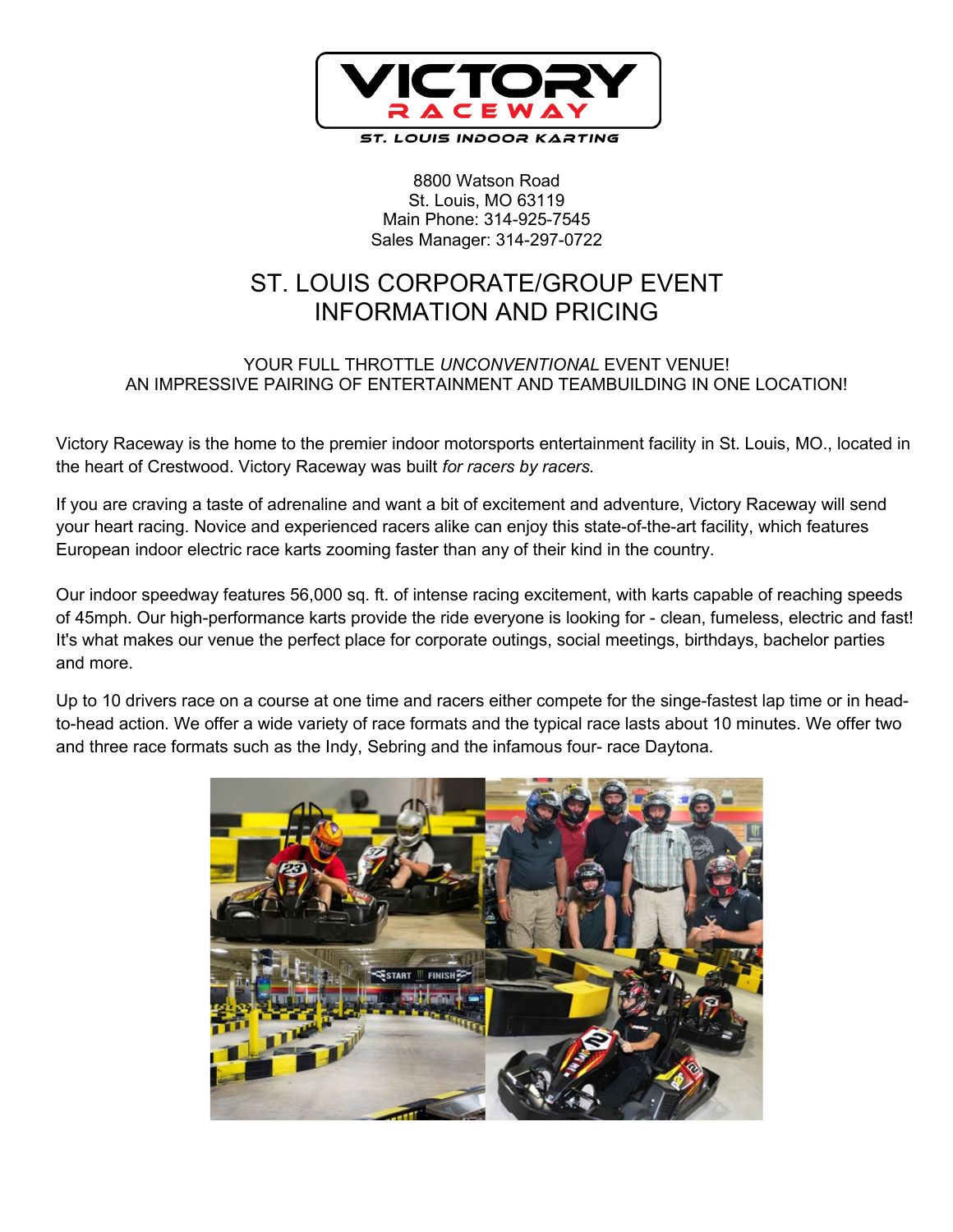# **RACING PACKAGES**

Create an unforgettable event by choosing one of our group packages. Track and facility buyouts are popular ways to create the ultimate race experience for groups of all sizes. We slot 10 minutes for every race, and can slot 10 racers into each race in Adult Karts, ages 16+. Listed below are the race types:

#### Pro Race (must be 16+), 45 mph, 12 laps Am Race (must be 14+), 35 mph, 10 laps Rookie Race (must be 6+ and 50" tall) 25 mph, 8 laps

#### **Reserved Race - \$225 per race + tax**

- Buy as many races as you need! Up to 10 racers in each race, 12 laps, 45mph, (16+ years)
- ° Private races, *non-competitive*, race against the clock! Includes headsocks
- ° Races must be slotted 20 minutes apart
- ° Buy 5, get one free

#### **Facility Buyout (recommended for groups of 30+ racers)**

- $\circ$  Required booking type for groups of 30 or more on a Friday, Saturday, or Sunday
- $\circ$  Exclusive use of the 56,000 square-foot facility, facility closed to general public
- o Customized racing based on group size
- $\circ$  50 to 60 racers on & off the track per hour (based on how well drivers do)

Monday thru Thursday….….... \$1,000 hour + tax, *two-hour minimum* Friday, Saturday, Sunday, and Holidays…. \$1,200 hour + tax, *two-hour minimum*

**The Indy - \$50.00/pp + tax: all racers must be 16+ years old (***recommended for 8 – 30 racers***)** Two-segment Race Event – 8 racer minimum weekdays, 10 racer minimum weekends & holidays *Includes: headsock, helmet, one soft drink per racer and one 1st place racing medal on a lanyard for winner.*

- Race 1 Qualifier (scored by time)
- Race 2 Main Event (scored by position)

**The Sebring - \$65.00/pp + tax: all racers must be 16+ years old (***recommended for 8 – 30 racers***)** Three-segment Race Event – 8 racer minimum weekdays, 10 racer minimum weekends & holidays *Includes: headsock, helmet, one soft drink per racer and one 1st place racing medal on a lanyard for winner.*

- Race 1 Practice
- Race 2 Qualifier (scored by time)
- Race 3 Main Event (scored by position)

### **The Daytona** - **\$75.00/pp + tax: all racers must be 16+ years old (***recommended for 8 – 30 racers***)**

Four-segment Race Event – 8 racer minimum weekdays, 10 racer minimum weekends & holidays *Includes: headsock, helmet, one soft drink per racer and one 1st place racing medal on a lanyard for winner.*

- Race  $1 -$  Practice  $\#1$
- Race  $2$  Practice  $#2$
- Race 2 Qualifier (scored by time)
- Race 3 Main Event (scored by position)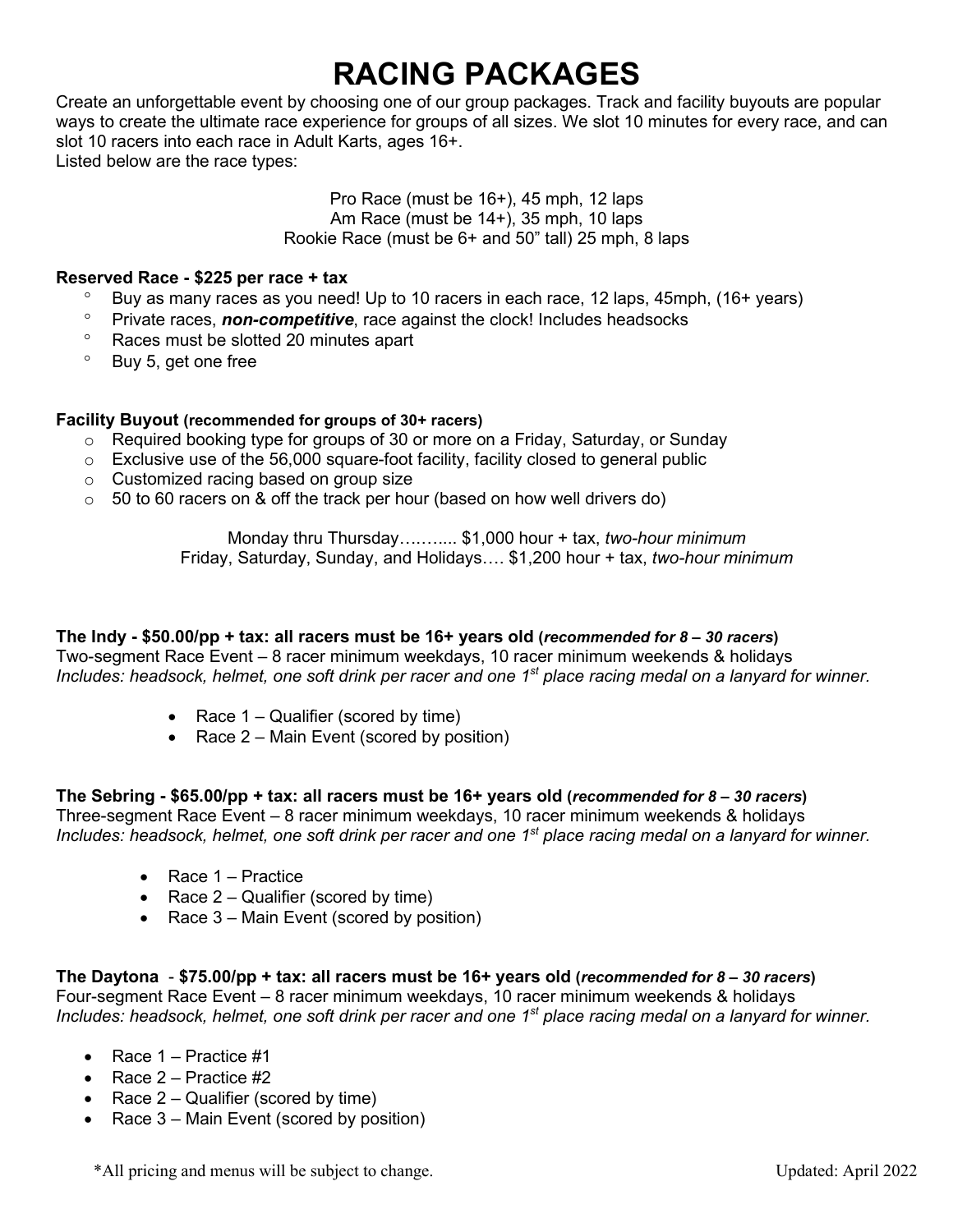## **EVENT ADD-ON NOTES/OPTIONS**

- Private access to entire facility, weekday mornings, 8am 1pm, Monday Friday, \$500 (priced separately) Labor Day through Memorial Day only (THIS DOES NOT INCLUDE RACING).
- 1st, 2nd & 3rd place Victory Raceway Trophy set \$59.99 + tax
- Gold, Silver & Bronze medals on Lanyards \$7.99 + tax per medal, or \$17.99 + tax for all 3
- Conference Room, 1500 sq. ft, \$100ph, during pre-opening hours. \$500ph during open hours
- Complimentary Track-side Corner Lounge space for smaller groups, 24 or less, based on availability during operational hours
- Valenti's Catering, and Mellow Mushroom are our preferred caterers. If you wish to secure a different caterer, there will be a 20% commission charged on the final outside catering bill if approved through our Sale's Manager.
- Victory Raceway maintains its own liquor license and therefore, all alcoholic beverages *must be*  purchased through our facility
- All helmets are the property of Victory Raceway. If any damage/health occurrence precipitates, party will be responsible for a \$60 replacement helmet fee.
- Automatic 15% gratuity will be added for parties of fifty (50) or more on final catering and drink costs due to excessive cleanup.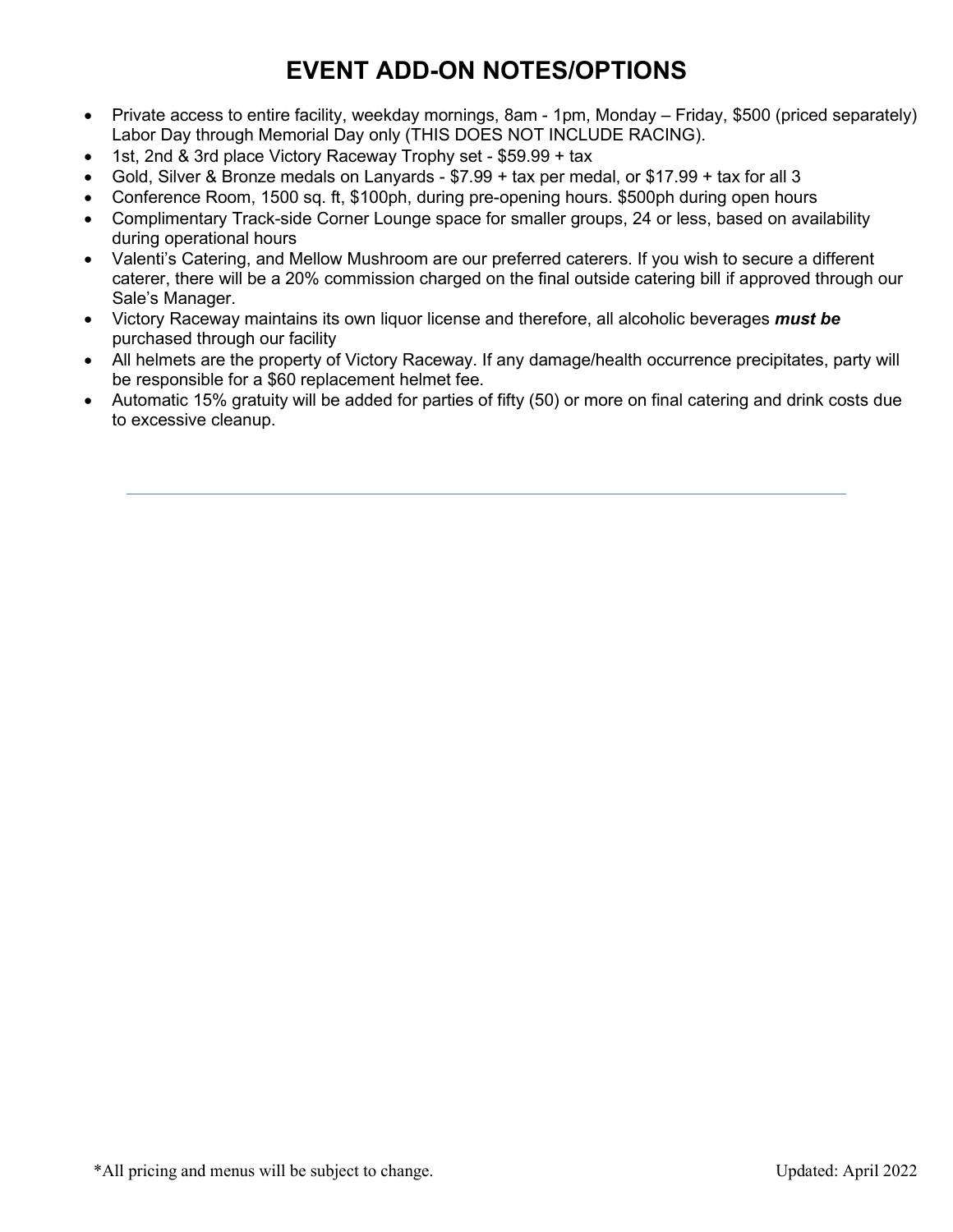# **VALENTI'S CATERED LUNCH/DINNER OPTIONS**

Pricing includes high quality paper products and plastic flatware. A \$50 delivery fee will apply, applicable 9.238% sales tax and 10% service fee will apply to final bill. This fee from Valenti's is used to cover base cost of service, catering + support staff. **Twenty-person** minimum order. A catering server(s) and/or bartender(s) will be added to the final bill should there be more than 50 guests, as well as a 15% gratuity for parties of fifty (50) or more on final catering and drink costs due to excessive cleanup.

## **CHILLED PARTY PACK #1- \$16.95/pp**

- ° Assorted Dollar Sandwich Tray Ham, turkey, beef, tuna salad, 2 per person
- ° Red Skin Potato Salad
- Bowl of Fresh Fruit

## **CHILLED PARTY PACK #2- \$17.95/pp**

- ° Assorted Gourmet Deli Sandwich Platter American, Healthy Turkey, Classic Club
- <sup>o</sup> Red Skin Potato Salad<br>
<sup>o</sup> Chilled Hemomade Ter
- ° Chilled Homemade Tortellini Pasta Salad
- ° Assorted Sweet Treat Platter brownies, mini-cheesecakes and apple crumb cake

### **RACE TRACK SPECIAL #1- \$18.95/pp**

- ° Barbeque Pulled Chicken or Barbeque Pulled Pork on a full-size bun
- ° Homemade Mac n' Cheese
- ° Baked Beans or Mashed Potato Casserole
- ° Baked Chips

### **RACE TRACK SPECIAL #2- \$18.95/pp**

- ° BBQ Grilled Burgers or All Beef Hotdogs on buns with ketchup, mustard & relish
- ° Homemade Mac n' Cheese
- ° Baked Beans or Mashed Potato Casserole
- **Baked Chips**

### **FRIED CHICKEN PICNIC PAK – \$19.95/pp**

- ° Chicken, mixed, 2 pieces per person
- ° Seasoned Green Beans, Green Bean Almondine or Fiesta Corn
- ° Homemade Mac n' Cheese
- ° Red Skin Potato Salad or Cole Slaw

### **THE ITALIAN COMBO - \$20.95/pp**

- ° Classic Meat Lasagna or Vegetable Lasagna
- ° Pasta Con Broccoli *or* Mostoccolli with Homemade Marinara Sauce
- ° Valenti's House Italian Salad
- ° Garlic Parmesan Rolls

### **CHICKEN FAJITA BAR - \$19.50/pp \*\***

- ° Chicken Fajita Meat with peppers and onions
- ° Mexican Rice
- Nachos and Cheese Sauce

## **BEEF** *and* **CHICKEN TACO BAR** – **\$20.50/pp \*\***

- <sup>o</sup> Beef Taco Meat & Shredded Chicken
- Mexican Rice
- ° Nachos and Cheese Sauce

\*\*Condiments include shredded lettuce, shredded cheese, sour cream, salsa, jalapenos, soft tortilla shells and tortilla chips



*Don't forget about guests with Dietary Restrictions! Ask about Vegetarian, Vegan, or Kosher options!*

\*Additional charges may apply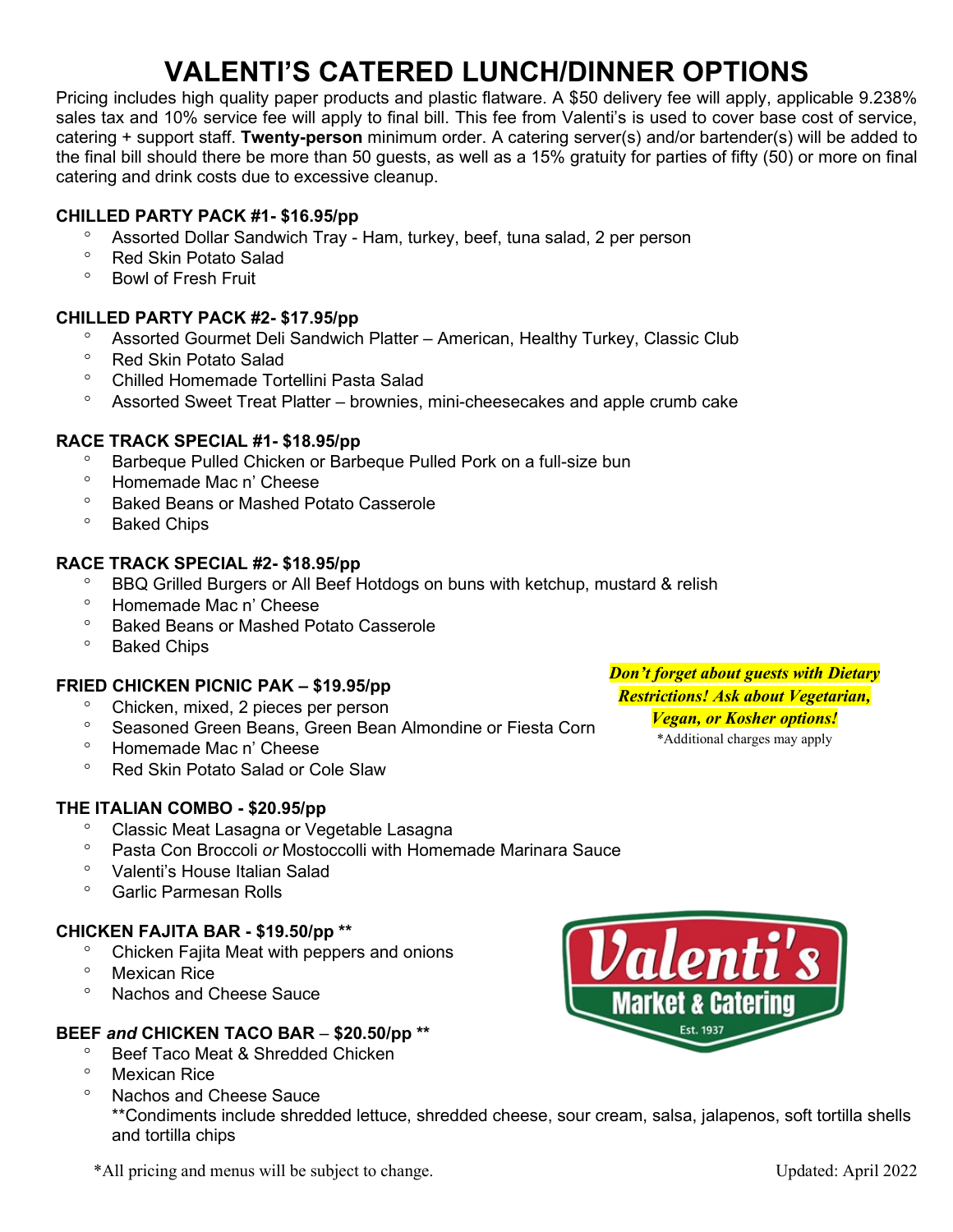**APPETIZER PACKAGE – \$22.00/pp (**Additional Appetizers \$3.00pp, per app.) **Please note these are small appetizers and** *should not* **be considered sufficient servings to be considered a full meal. We recommend additional items be purchased.)**

#### **Select 6 of the following:**

- 
- Beef Medallions in Burgundy Wine Fresh Veggies with dip
- 
- 
- Polynesian, Honey or Teriyaki Chicken Kabobs Mini Cheese Quiche
- Spinach/Crab Stuffed Mushrooms **Eggplant with Crostini Bread**
- Franks in a Blanket Fruit Kabobs
- 
- 
- Mini Barbeque Smokies

• Bacon-wrapped Shrimp **Crabbed Stuffed Mushrooms** • Poke Sliders **Vegetable Lasagna Twills** • Dollar Sandwiches **Bacon-wrapped Scallops Bacon-wrapped Scallops** • Mini Chicken Fajita Wraps Cannelloni Bites with Marinara • Toasted Ravioli with Marinara **Pretzels Bites with Cheese Sauce** 

### **Premium Sausage & Cheese Platter and 3 Hot Hors D' oeuvres - \$22.00/pp**

- ° Choice of 3: Volpi cubes, Salami, Krakow Sausage, Pepperoni or Thuringer *and*
- ° Choice of 2: Colby, Fontanelle, Provolone, Spicy Cheddar or American with crackers *with*
- ° Hot Chicken Wings
- Swedish Meatballs
- ° Italian Meatballs

#### **TRAYS**

- Assorted Cookie Tray (feeds 40-50) \$29.99
- Assorted Veggie Tray with Ranch dip 4lb (feeds 15-20) \$14.99
- Assorted Fruit Tray (6lb) (feeds 10-15) \$26.99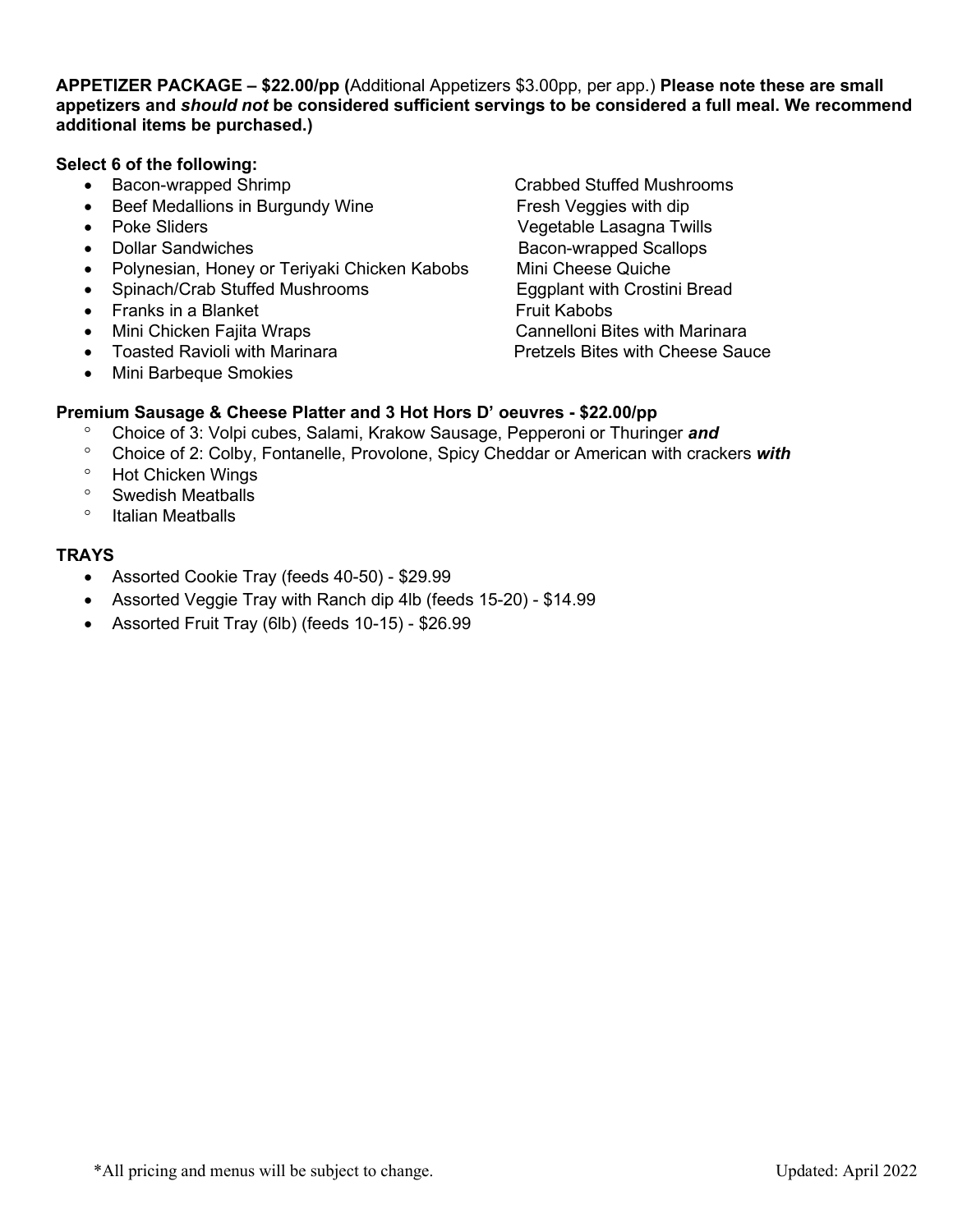

## *2022 CLASSIC* **DINNER MENU**

*- Buffet style or individual hot meals (additional charges may apply) -*

## **APPETIZER, select one**

Italian Meatballs Bacon-wrapped Shrimp Chicken Bruschetta Bites

## **ENTRÉE, select two (served with dinner rolls)**

Chicken Florentine Applewood Smoked Turkey Baked and Honey Glazed Ham Cranberry Apple Stuffed Pork Loin Roasted Chicken with Asiago Cheese and Portobello Mushrooms *Vegetarian options: Egg Plant Parmesan or Manicotti*

## **SIDE DISHES, select three**

Pasta Primavera Au Gratin Potatoes Pasta Con Broccoli Sage Bread Stuffing Roasted Potato Medley Valenti House Salad Harvest Walnut Salad Green Bean Almondine Italian Anti-Pasta Olive Tray Parmesan Roasted Garlic Mashed Potatoes Grilled Mediterranean Vegetable Platter with Balsamic Glaze & Feta Cheese

## **DESSERTS, select one**

Tiramisu Pumpkin Roll Dutch Apple Pie Blackberry Cobbler Strawberry Shortcake Chocolate Tuxedo Cake

## **\$25.00pp+tax**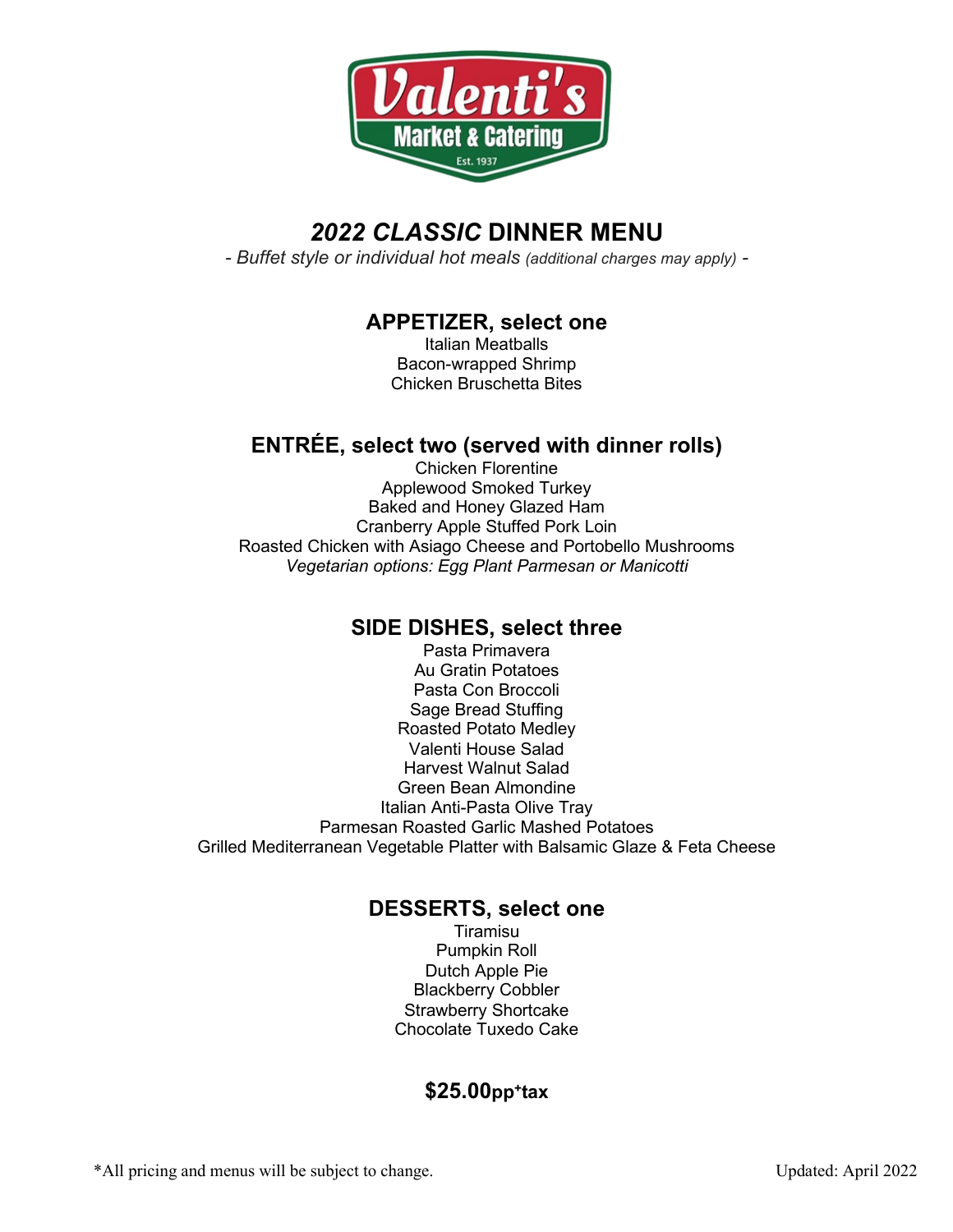

## *2022 PREMIUM* **DINNER MENU**

*- Buffet style or individual hot meals (additional charges may apply) -*

## **APPETIZER, select one**

Italian Meatballs Bacon-wrapped Shrimp Chicken Bruschetta Bites

## **ENTRÉE, select two (served with dinner rolls)**

Beef Brisket Marsala Applewood Smoked Turkey Baked and Honey Glazed Ham Cranberry Apple Stuffed Pork Loin Herb Seared Beef Tenderloin with Bernaise Sauce Roasted Chicken with Asiago Cheese and Portobello Mushrooms *Vegetarian options: Egg Plant Parmesan or Manicotti*

## **SIDE DISHES, select three**

Pasta Primavera Au Gratin Potatoes Pasta Con Broccoli Sage Bread Stuffing Roasted Potato Medley Valenti House Salad Harvest Walnut Salad Green Bean Almondine Italian Anti-Pasta Olive Tray Parmesan Roasted Garlic Mashed Potatoes Grilled Mediterranean Vegetable Platter with Balsamic Glaze & Feta Cheese

## **DESSERTS, select one**

Tiramisu Pumpkin Roll Dutch Apple Pie Blackberry Cobbler Strawberry Shortcake Chocolate Tuxedo Cake

## **\$30.00pp+tax**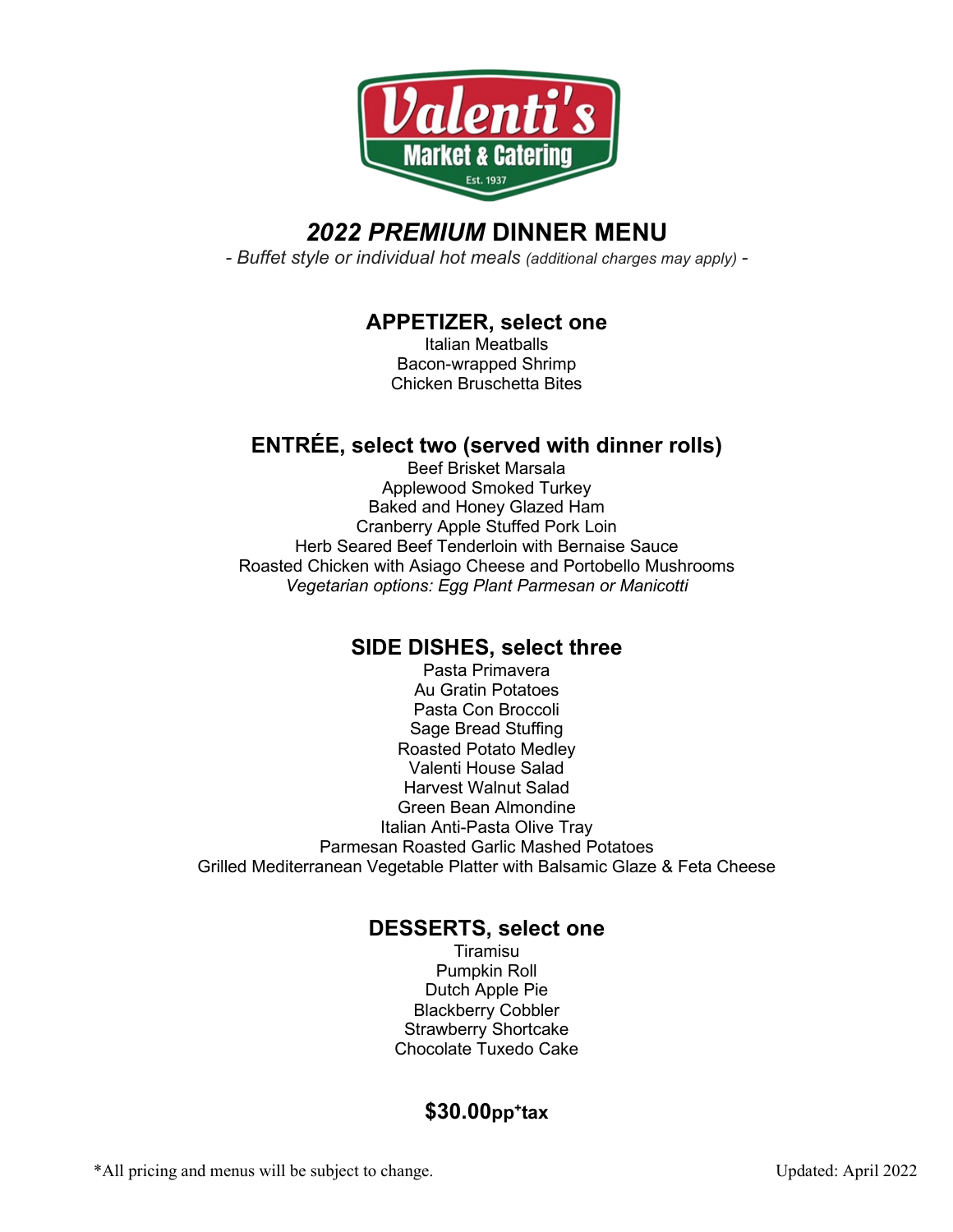

Pricing includes high quality paper products, napkins and plastic flatware. **Applicable sales tax 9.238%, and a \$15 delivery fee will apply to final bill and 20% gratuity for delivery driver. Orders must be placed within 5 days of delivery time. \$100.00 order minimum. \*Different stipulations for breakfast.**

## **MELLOW PACKAGE! - \$180.00 – Feeds 15**

- ° 3 Large, 16", Specialty or 2- topping Pizzas
- ° Small Pretzel Bites with pabst blue ribbon beer cheese dip
- ° Small House Salad *OR* Small Pasta Salad - with Balsamic Vinaigrette, Herb Vinaigrette, Ranch, Caesar, Bleu Cheese, or Esperanza dressing

## **VICTORY PACKAGE! - \$195.00 - Feeds 15**

- ° 3 Large, 16", Specialty or 2- topping Pizzas
- ° 30 count baked Chicken Wings with ranch Mild, Hot, BBQ, Jerk, Sweet Thai Chili or naked
- ° Small Spinach Artichoke Dip w/ garlic toast *OR* Hummus Tray w/ fresh veggies, pita & garlic toast.

## **LARGE 16" SPECIALTY PIZZAS (\$30.00 each) cut into 8 slices each:**

- House Special red sauce base with mozzarella, pepperoni, sausage, ground beef, ham, bacon, mushrooms, black olives, roma tomatoes, green peppers, onions & topped with extra mozzarella
- Great White olive oil & garlic base with sun-dried roasted tomatoes, provolone, feta cheese, seasoned ricotta, fresh basil, mozzarella, roma tomatoes and onions
- Kosmic Karma red sauce base with feta cheese, mozzarella, fresh spinach, sun-dried roasted tomatoes & roma tomatoes with a pesto swirl
- Mighty Meaty red sauce base with mozzarella, pepperoni, sausage, ground beef, ham and bacon
- Holy Shitake Pie olive oil & garlic base with shitake, button & Portobello mushrooms, caramelized onions, mozzarella, and montamore. Finished with a garlic aioli swirl & a spritz of black truffle oil. Garnished with fresh chives and shaved parmesan.
- Veg Out red sauce, mozzarella, spinach, green peppers, mushrooms, onions, black olives & tomatoes
- Buffalo Chicken mozzarella, buffalo chicken, caramelized onions, & bacon with a swirl of buffalo sauce. Finished with a swirl of ranch dressing.
- Funky Q Chicken mozzarella & cheddar cheeses, BBQ chicken, caramelized onions, & bacon with a swirl of buffalo sauce. Finished with a BBQ sauce swirl.

## **INDIVIDUAL PIZZAS:**

- Cheese Pizza (serves 5-7) Large 16", \$19.00
- *Gluten Free* Cheese Pizza (serves 1-2) 10" Small \$9.99

Topping Choices (\$3.50 per topping):

- ⋅ Ground Beef Green Pepper Onions Applewood-smoked Bacon
- Sausage Grilled Chicken Jalapeño Pepper Ham
	-
- 

**Pepperoni** Mushroom Pineapple Black Olives

**OVEN BAKED WINGS:** with ranch, celery & carrots Mild, Hot, BBQ, Jerk, Sweet Thai Chili or naked • Order of 30 – \$50.00 • Order of 50 – \$75.00

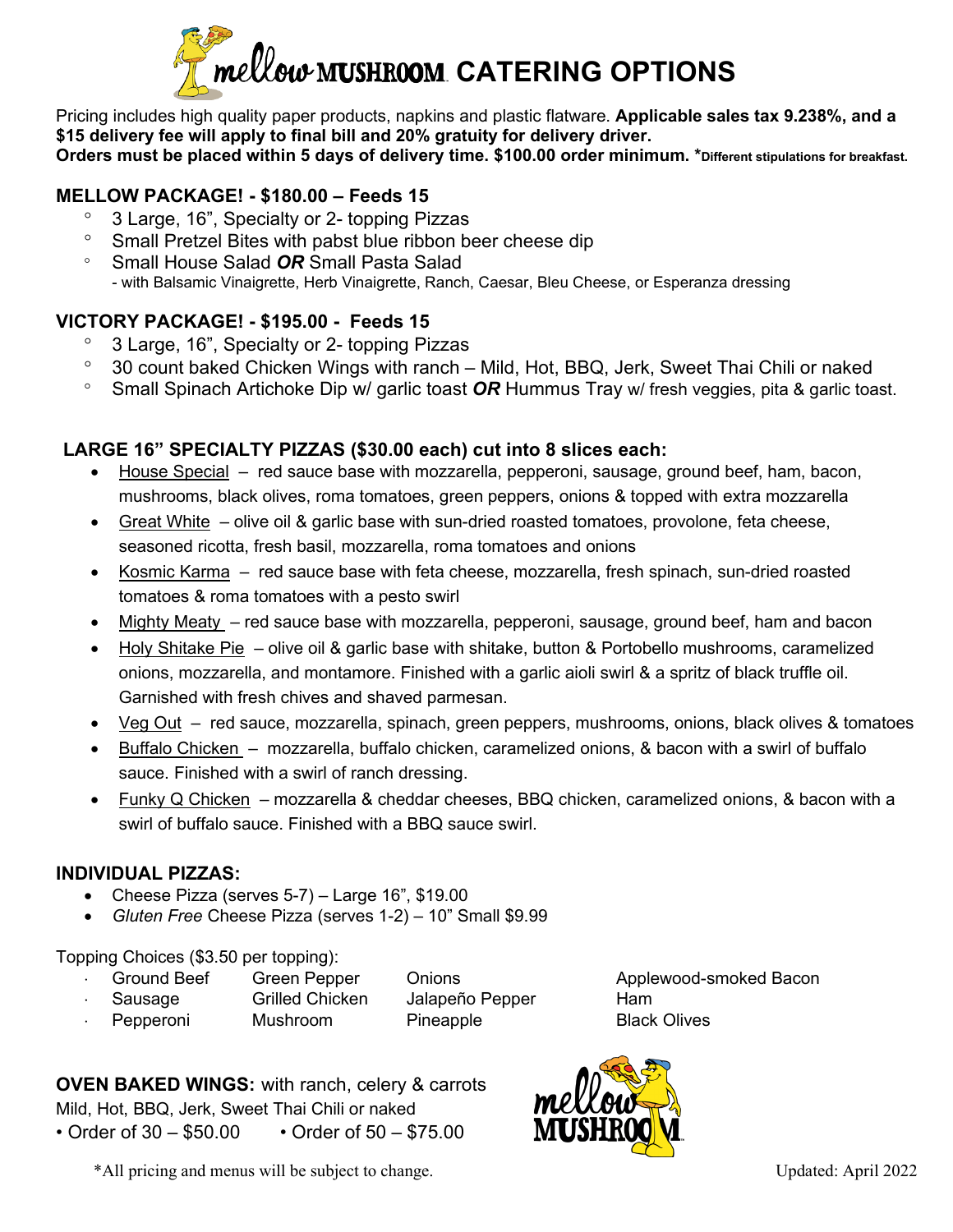**CHILL OUT PASTA SALAD:** Spiral pasta, roasted tomatoes, fresh spinach, Portobello mushrooms, pesto, shaved parmesan tossed with a herb vinaigrette. • Small (serves 10) – \$50.00 • Large (serves 20) – \$80.00

**HOUSE SALAD:** with black olives, cucumbers, onions, roma tomatoes, shaved parmesan Dressing options: Balsamic Vinaigrette, Herb Vinaigrette, Ranch, Caesar, Bleu Cheese, or Esperanza • Small (serves 10) – \$60.00 • Large (serves 20) – \$85.00

## **DESSERTS:** Create a combination of cookies and brownies.

House-Baked Gourmet Cookies: Triple chocolate chunk, sugar and peanut butter made with Reese's Peanut Butter Cups. Mary Jane's Triple Chocolate Brownies: A buttery chocolate, chewy brownie generously loaded with HERSHEY'S KISSES, bittersweet and semi-sweet chocolate chunks

• 24 piece (serves 12-15) \$24.00 • 36 piece (serves 18-20) \$36.00

## **LUNCH OPTIONS**

## *3 Options – 1 Great Lunch*

### **The Boxed Lunch - \$13.00 per person**

° Choose from our Signature Sandwiches with your choice of kettle chips or Chill Out Pasta Salad, and two small bite cookies or brownies *pre-packaged in individual boxes*.

**The Packages** – choose your favorite signature sandwiches, salads and sweets by the dozen that are bound to make any meeting more flavorful.

### **The Board Room - \$14.00 per person**

o A combination of Signature Sandwiches, with your choice of kettle chips or Chill Out Pasta Salad. house-baked cookies and brownie bites.

### **The Client Lunch - \$17.00 per person**

o A combination of Signature Sandwiches, your choice of Chicken Caesar or Greek Salad, and choice of Chill Out Pasta Salad or kettle chips, house-baked cookies and brownie bites.

**The Trays** – choose your favorites from the collection of signature sandwiches

- Small tray: 8 whole sandwiches cut in half. \$80.00
- Large Tray: 12 whole sandwiches cut in half. \$120.00

## **SIGNATURE SANDWICHES:**

- County Club turkey, fresh avocado spread, crisp romaine lettuce, mayo, tomato, bacon jam & provolone on sliced multigrain bread
- Mellow Chicken Salad House-made with all-natural grilled chicken, dried cherries, pecans, onions, celery and curry mayo with crisp romaine lettuce on sliced multigrain bread.
- California Club grilled chicken, roasted tomatoes, applewood-smoked bacon, fresh avocado spread and garlic aioli on multigrain ciabatta.
- Caprese Sliced tomato, fresh mozzarella, fresh basil and pesto on a french roll.
- Little Italy ham, salami, pepperoni, fresh mozzarella, caramelized onions, fresh basil, spring mix with tomato, herb vinaigrette and mayo on a French roll
- Roman Wrap grilled chicken, creamy hummus, feta cheese, artichokes, crisp romaine lettuce and our signature Esperanza dressing in a wheat wrap.
- Chicken Caesar Wrap grilled chicken, crisp romaine lettuce tossed with caesar dressing and shaved Parmesan in a wheat wrap.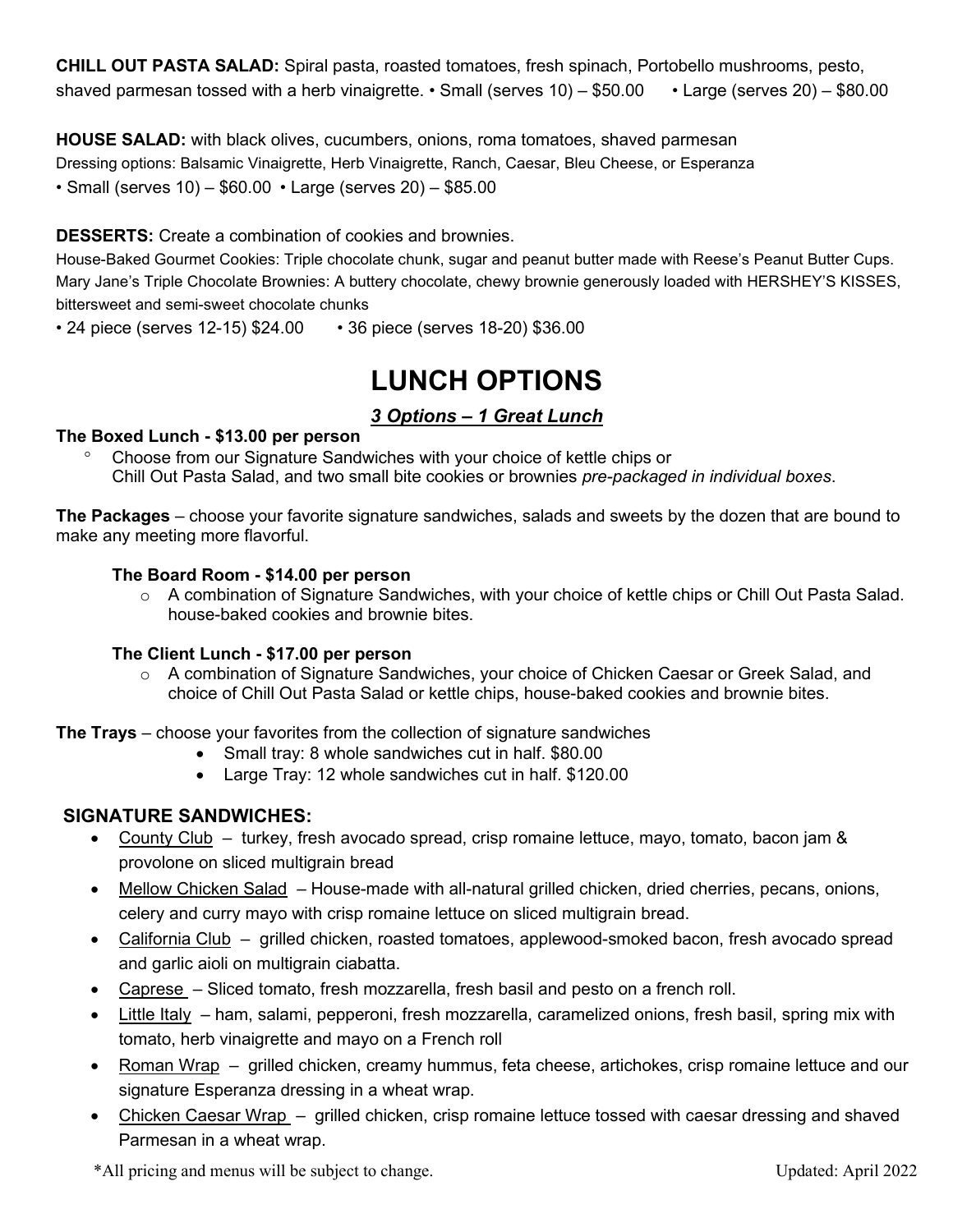

Pricing includes high quality paper products, napkins and plastic flatware. **Applicable sales tax 9.238%, and a \$15 delivery fee will apply to final bill and 20% gratuity for delivery driver. Available 7:30am – 12pm \*Breakfast orders must be placed within 7 days of delivery time. \$150.00 order minimum.**

## **BREAKFAST PIZZAS - LARGE 16" (\$28.00 each) cut into 8 slices each:**

- The Breakfast Pizza scrambled eggs, mozzarella, cheddar, onion, roasted red pepper, and sausage
- The Florentine olive oil & garlic base with mozzarella, scrambled eggs, spinach, caramelized onions, mushrooms and chives
- Sunset Pie olive oil & garlic base with sausage, mozzarella, scrambled eggs, chives, cheddar cheese and bacon
- The Classic olive oil & garlic base with bacon, scrambled eggs, sausage, ham, cheddar cheese, mozzarella, mushrooms and chives
- The Western ham, scrambled eggs, mozzarella, green peppers, onion, cheddar cheese, and mushrooms
- The Veggie mushroom trio, scrambled eggs, spinach, feta cheese, mozzarella, roasted red pepper and avocado

## **BREAKFAST WRAPS (\$12.00 each):**

- The Mellow Wrap scrambled eggs, cheddar cheese, garlic aioli, roasted red peppers, and bacon
- The Dude Burrito ham, scrambled eggs, cheddar cheese, onions, sausage, green pepper and diced tomatoes
- The Shroom Wrap mushroom trio with scrambled eggs, Roma tomato, fresh spinach, and feta cheese
- The Veggie Wrap avocado, green pepper, onion, mushroom, Roma tomatoes
- The Western ham, scrambled eggs, mozzarella, green peppers, onion, cheddar cheese, and mushrooms
- The Veggie mushroom trio, scrambled eggs, spinach, feta cheese, mozzarella, roasted red pepper and avocado *Get any wrap as a "Box Meal" with a*

*side of fresh fruit for \$2 more per wrap!*

**FRESH FRUIT TRAY:** a tray of fresh, seasonal fruit served with sweet yogurt dip

• Small –  $$50.00$  • Large –  $$75.00$ 

**CINNAMON & SUGAR BITES:** dough baked & tossed in cinnamon and sugar, served with creamy dipping icing

• Small –  $$25.00$  • Large –  $$40.00$ 

## **CARAFE OF COFFEE:** \$16.00

## **GALLON OF OJ:** \$8.00

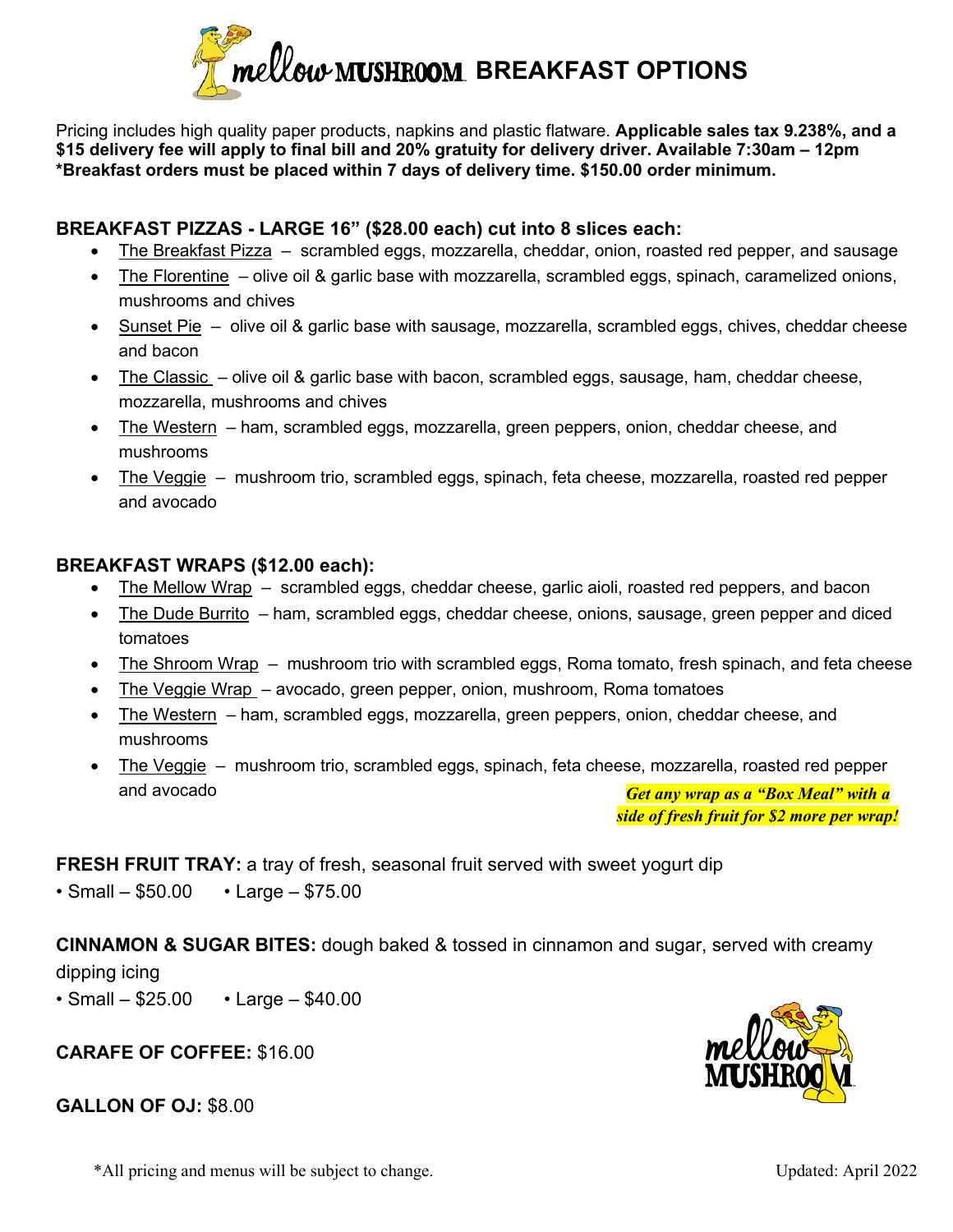# **BAR PACKAGES**

Includes disposable barware and appropriate garnish. Applicable Bar Fees, 9.238% Sales Tax and 20% Service Fee will apply to final bill. **Facility buyout & twenty-five person minimum required for Bars. 6 types of beer are available at all times post-racing if you do not meet these stipulations.** 

## **CONSUMPTION BAR, (charged per drink, drink tab paid post-event)**

\$300 Set-up bar fee, 1 bartender included for 2 hours, (1 bartender for every 50 guests required, additional hours - \$75 per bartender, per hour). Disposable glassware, napkins, appropriate garnish and mixers provided.

> Soft drinks (Pepsi products) and water - \$2.50 each Rockstar Energy - \$3.00 Domestic beer - \$5.00 each Wine, house red and white - \$5.00 each Mixed Drinks - \$7.00 each

**FLAT RATE BARS, (per person rate, per hour, pre-paid, \$300 set-up bar fee with the exclusion of the beer, wine and soda bar)** 1 bartender included for 2 hours, (1 bartender for every 50 guests required, additional hours - \$75 per bartender, per hour). Disposable glassware, napkins, appropriate garnish and mixers included.

**Flat Rate Beer, Wine & Soda Bar -** 6 Domestic beers, 6 House wines and Pepsi products

2 Hour - \$12.95/pp 3 Hour - \$14.95/pp 4 Hour - \$15.95/pp

**Flat Rate Superior Brand Bar -** Bacardi Rum, Captain Morgan Rum, Tangueray Gin, Absolut Vodka, El Jimadore Tequila, Jack Daniels, Crown Royal, Jameson Irish Whiskey; Includes 6 Domestic beers, 6 House wines and Pepsi products

> 2 Hour - \$16.95/pp 3 Hour - \$18.95/pp 4 Hour - \$19.95/pp 5 Hour - \$21.95/pp

*\* Please note that we do limit the amount of consumed alcohol if guests wish to race per our liquor license. For groups of 25 guests or more, we can allow 1 alcoholic beverage per racer and let them still race. For groups of 50 or more, we can allow 2 alcoholic beverages per racer and let them still race. Victory Raceway maintains its own liquor license and therefore, all alcoholic beverages must be purchased through our facility.*